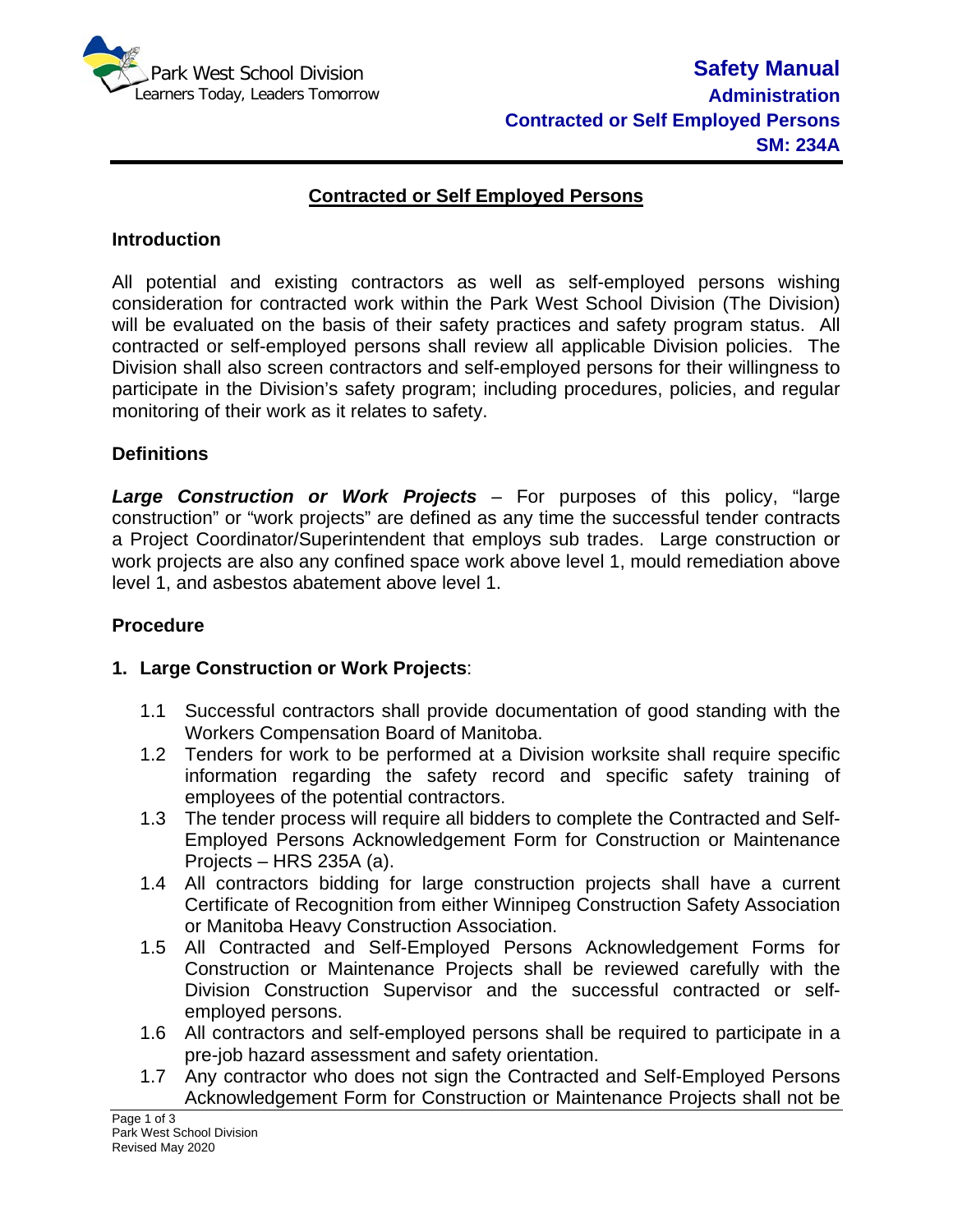

permitted to continue performing work on Division property until such time as the completed form has been received, reviewed, and accepted.

- 1.8 All contractors and self-employed persons awarded a contract shall be required to sign a Contractor's Terms and Conditions Form.
- 1.9 All contractors and self-employed persons performing work at a worksite shall be regularly monitored by the Supervisor of Maintenance. They shall be required to abide by all Division safe work procedures and policies. Any deviations from these safe work procedures or policies must be discussed, agreed to, and documented prior to the work being performed.
- 1.10 All completed contract documentation shall be maintained by the Division Supervisor of Maintenance.

# **2. Ongoing Maintenance or Minor Contracted Work:**

- 2.1 All current contractors or potential new contractors performing regular maintenance or repair on Division grounds shall be required to complete the Contracted and Self-Employed Persons Acknowledgement Form for Construction or Maintenance Projects – HRS ### (a).
- 2.2 All Contracted and Self-Employed Persons Acknowledgement Forms for Construction or Maintenance Projects shall be reviewed carefully with the Division Supervisor of Maintenance and the successful contracted or selfemployed persons.
- 2.3 Any contractor who does not sign the Contracted and Self-Employed Persons Acknowledgement Form for Construction or Maintenance Projects shall not be permitted to continue performing work on Division property until such time as the completed form has been received, reviewed, and accepted.
- 2.4 All ongoing contractors or self-employed persons shall participate in a maintenance safety orientation at the worksite to be performed by the senior Maintenance employee on shift.
- 2.5 All contractors and self-employed persons performing work at a worksite shall be regularly monitored by an employee of the facility. They shall be required to abide by all Division safe work procedures and policies. Any deviations from these safe work procedures or policies must be discussed, agreed to, and documented prior to the work being performed.
- 2.6 All completed contract documentation shall be maintained by the Division Supervisor of Maintenance.

# **3. Other Contractors:**

- 3.1 All other contractors, such as itinerant specialists, performing work at the site will not be required to complete the Contracted and Self-Employed Persons Acknowledgement Form. They shall be required to participate in the Division Safety Orientation, and follow all Division policies and safe work procedures.
- 3.2 They shall be required to complete the WHMIS training and any other required safety training.